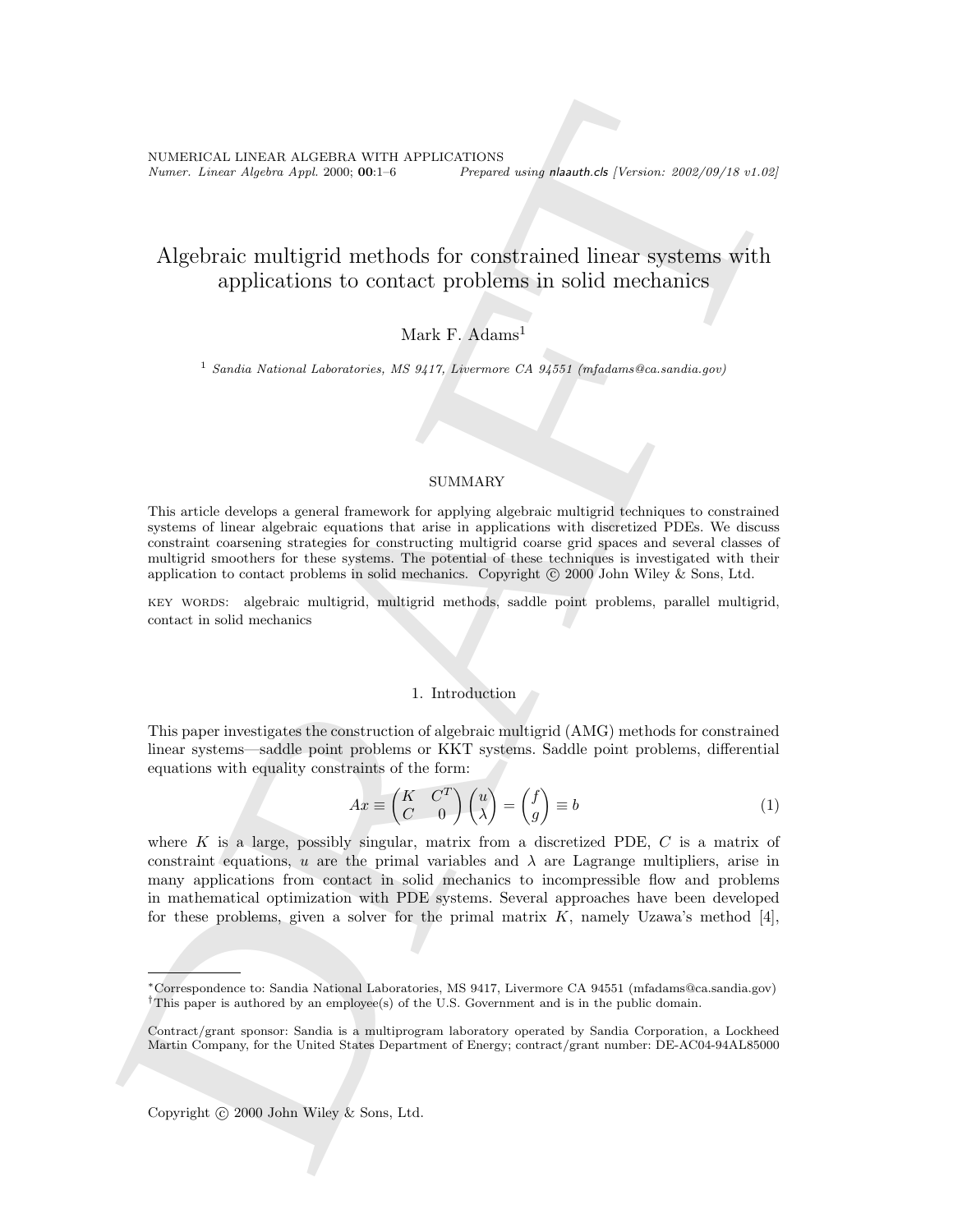#### 2 MARK F. ADAMS

projection methods [18] and Schur elimination (or static condensation techniques). These methods decouple the primal and dual equations, and though they are useful and have their place in the repertoire of methods for solving these problems, they all suffer some shortcomings (eg, not general, scalable, robust, or costly).

Multigrid methods (eg, [12, 20, 10]) are among the most efficient iterative schemes for solving the linear systems associated with elliptic partial differential equations. Multigrid methods are well known to be theoretically scalable for  $H^1$ -elliptic operators, both scalar problems like Poisson's equation, and systems of PDEs like displacement finite element discretizations of elasticity [7]. Hence, multigrid is a natural choice for solving solid mechanics problems. Multigrid has been applied to structured grid problems for decades [9]. In the past ten years, multigrid methods have been developed for unstructured problems as well. One such method, that has proven to be well suited to elasticity problems, is smoothed aggregation [21, 2, 16]. We use smoothed aggregation as the primal solver, in the Uzawa algorithm, for our contact problems in solid mechanics and as the primal solver in the methods developed in this study.

This paper investigates the development of fully coupled algebraic multigrid methods for solving saddle point problems. Multigrid methods that solve the coupled constrained system have the potential to mitigate the problems associated with known approaches (eg, be about as expensive as a solve of a similar non-constrained problem, not require altering the primal system, accommodate any type of constraint efficiently and be robust).

The remainder of this paper introduces a general framework for applying algebraic multigrid techniques to constrained systems of equations. This includes a general framework for designing AMG methods to KKT systems, and coarsening strategies for constraints in §2, and several approaches for constructing smoothers for KKT systems in §3. These techniques are applied to contact problems in solid mechanics, with example problems from an industrial finite element application in §4; and we conclude in §5.

## 2. AMG framework for constrained linear systems

20 MARK s. Anatok<br> projection anchols [18] and Sohur elimination (or staik combination behaltignes). The verticals degree of the crystale of the crystale of the crystale of the crystale of the crystale of the crystale of A multigrid, or multilevel, method for a particular discretized PDE has two primary components: 1) the coarse grid spaces and 2) the smoother for each level. These coarse grid spaces are used to construct the *restriction* operator  $R$ , which is used to map residuals from the fine grid l to the coarse grid  $l + 1$ , and the *prolongation* operator P that is used to map corrections from the coarse grid to the fine grid  $(P = R^T)$  for all methods considered here and we avoid level superscripts). Note, the columns of  $P$  are a discrete representation of the coarse grid space on the fine grid. The smoother in multigrid is an inexpensive solver (eg, one iteration of Gauss-Seidel) used to reduce the error on each grid that is not effectively reduced by the coarse grid correction; multigrid methods are designed to be applied recursively until the coarsest grid is small enough to be easily solved accurately, usually with an exact solver. See Briggs, and the references therein, for a introduction to multigrid and to methods for common PDEs [10].

Algebraic multigrid (AMG) can be defined in the broadest terms as a multigrid method that internally constructs the coarse grid operator, usually via a Galerkin process, as opposed to having the coarse grid operators provide by the application. For fine grid l, given a restriction operator  $R$  and a prolongation operator  $P$ , the Galerkin coarse grid is constructed via the matrix triple product  $A^{l+1} \leftarrow RA^lP$ .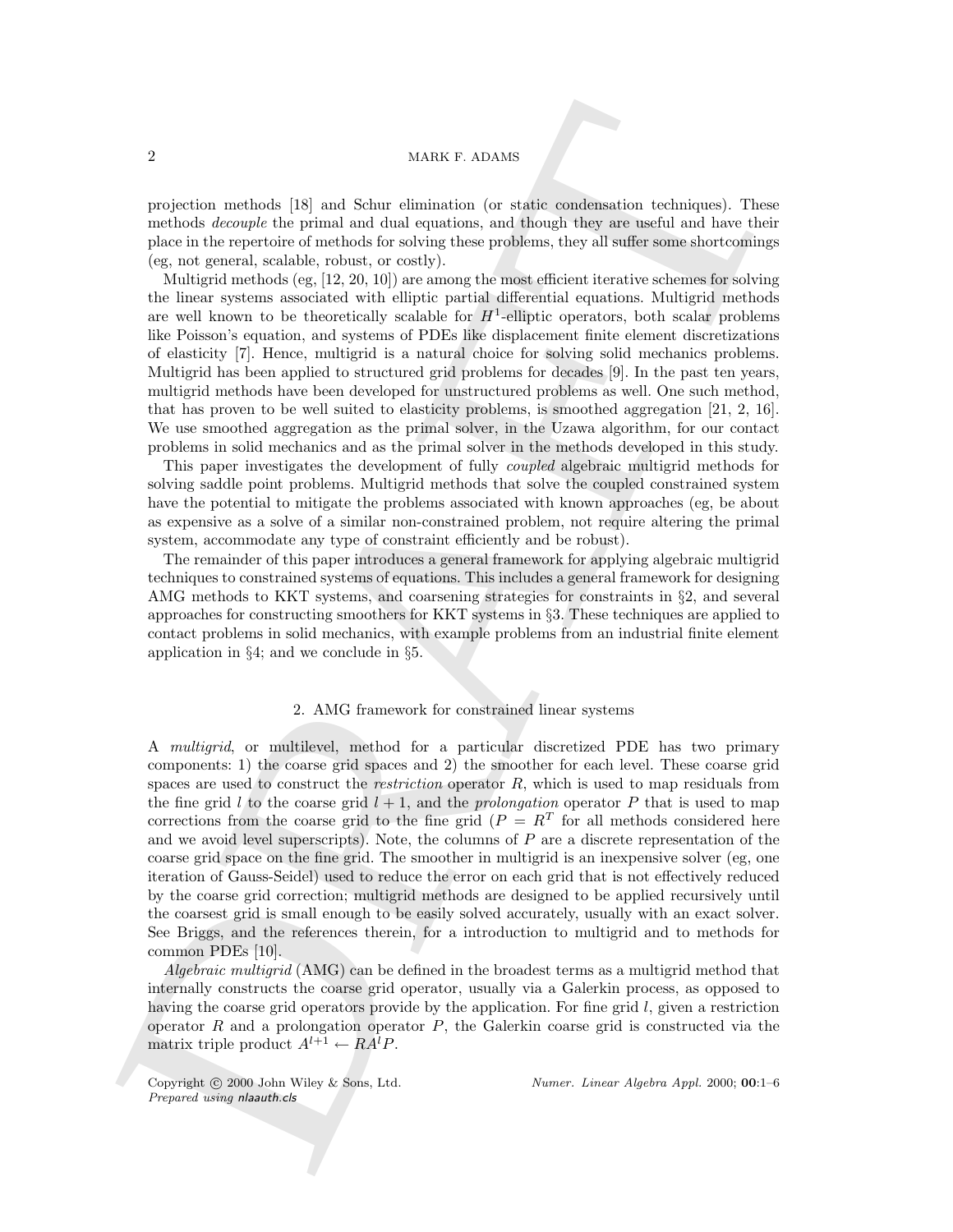To apply a Galerkin process to the operator in equation 1, care must be taken to insure that the structure of the coarse grid operator is identical to that of the fine grid, to allow the process to be applied recursively. One solution to this problem is to construct the coarse grids as follows

$$
\begin{pmatrix}\n\hat{R}K\hat{P} & \hat{R}C^{T}\bar{P} \\
\bar{R}C\hat{P} & 0\n\end{pmatrix} \Leftarrow \begin{pmatrix}\n\hat{R} & 0 \\
0 & \bar{R}\n\end{pmatrix}\n\begin{pmatrix}\nK & C^{T} \\
C & 0\n\end{pmatrix}\n\begin{pmatrix}\n\hat{P} & 0 \\
0 & \bar{P}\n\end{pmatrix}
$$
\n(2)

An attractive property of this formulation is that the coarse grid spaces are at least formally separated. The operator  $\ddot{P}$ , the prolongator from the multigrid method for the discretized PDE in the primal part of the system, is a well studied topic for some classes of PDEs and can be presumed to be available. Only the operator  $P$ , the constraint coarse grid spaces, needs to be defined—the remainder of this section discusses the construction of  $\overline{P}$ .

#### 2.1. Coarse grid spaces for Lagrange multipliers

The selection of the coarse grid spaces is critical in the construction of any multigrid method; the construction of these spaces for constraint equations has not been address, to our knowledge. First, consider the simplest choice of  $\overline{P}$ : the identity. The identity can be an appropriate choice for some types of constraints, in particular, constraints that have many nonzero values and are few in number (eg, rigid body mode constraints), are probably best served by the identity. Many important classes of constraints, however, require coarsening to avoid complexity problems and to avoid overdetermined or ill-conditioned coarse grid matrices.

## 2.2. Constructing  $\overline{P}$  for contact problems in solid mechanics

To apply a Galachim process to the operator in equation 1, cate anot be taken to insert that in the target due of the fine stretches of the fine stretches of the fine stretches for the property of the stretches for the pr This section describes our approach for constructing  $\bar{P}$  with particular emphasis on solid mechanics applications with contact. For simplicity we restrict ourselves to piecewise constant constraint coarse grid spaces, hence  $P$  is block diagonal with columns that contain zeros and ones (in practice these columns are normalized to have a two norm of 1.0). The attraction of this choice for  $\overline{P}$  is that aggregation techniques can be employed to construct these spaces relatively easily. Aggregation techniques are often used in AMG algorithms, but their application to constraint equations is not obvious because, for one, there is no square matrix, or graph  $G$ , to use for common aggregation strategies. Thus, the first task is to define a suitable graph. The matrix inner product  $G \leftarrow CYC^T$ , where Y is a matrix to be determined, is one such choice for G.

The identity is a natural choice for  $Y$ , but in the case of contact constraints this can lead to slow coarsening, via standard "greedy" aggregation strategies, and coarse grid constraint matrices which are nearly rank deficient due to equations being nearly identical under some conditions. Greedy aggregation strategies, based on maximal independent sets [1], are attractive because they are relatively easy to implement in parallel and we have experience in developing them, but partitioning algorithms can also be used for this purpose [2]. We have studied several choices for Y and have selected  $\hat{P}\hat{P}^T$ . This choice of Y has the effect of applying the coarsening of the primal equations to the columns of  $C^T$  (ie,  $\hat{P}^T C$ ), and using this matrix inner product to construct the aggregation matrix  $G = C \hat{P} \hat{P}^T C^T$ .

This choice of G is motived by the deterioration in convergence that we have observed in coarsening constraints from contact, namely, that the coarse grid constraint equations can become nearly linearly dependent. This choice of G allows us to directly bound the angle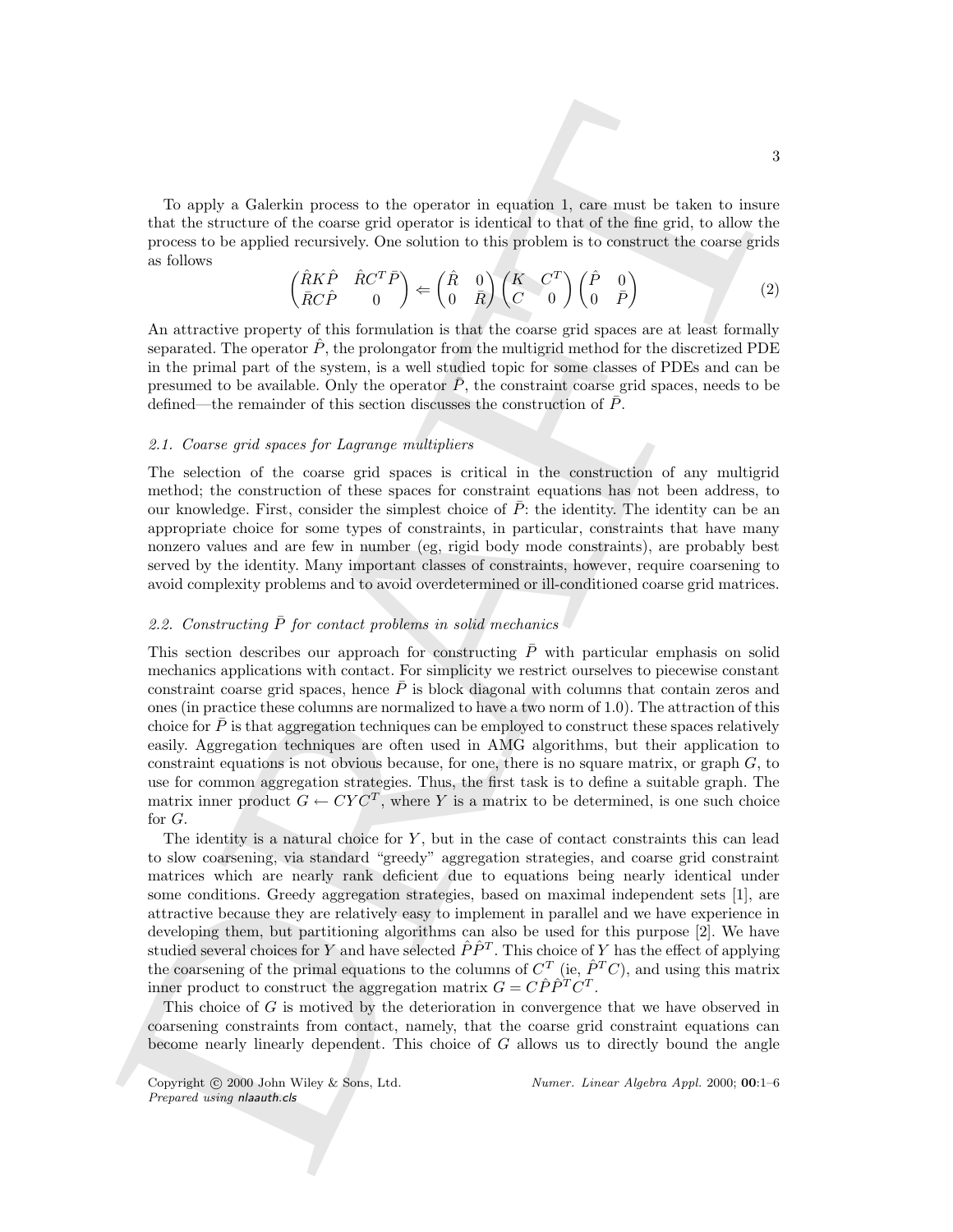## 4 MARK F. ADAMS

between coarse grid constraint equations. This is due to the construction of the constraint matrix on grid  $l+1$  from grid  $l: C^{l+1} \leftarrow \bar{P}^T C^l \hat{P}$  (from equation 2). The dot product, and hence the angle, between two coarse grid constraint equations are closely related to the off diagonal entries (edges) of G, because  $C^{l+1}(C^{l+1})^T = \bar{P}^T C^l \hat{P} \hat{P}^T (C^l)^T \bar{P} = \bar{P}^T G \bar{P}$ . Because  $\bar{P}$  is a simple aggregation operator, a bound on the minimum angle between constraint equations is closely related to the maximum edge cut in the partitioning of  $G$ . Thus, standard graph partitioning principles, of minimizing the maximum edge cut, can be employed to directly maximize the minimum angle between coarse grid constraint equations and thereby improving the condition of the coarse grid operator vis-a-vis nearly linear dependent constraint equations.

A<br>
4 MARK s. Anatas<br>
1 MARK s. Anatas<br>
between consergied constraint equations. This is due to the constraint<br>of the constraint equation with the only between two consergences of<br>the proposition of the proposition of the Multigrid theory indicates that aggregates should be composed of strongly connected subdomains and it is common to apply heuristics in the aggregation algorithms to accomplish this [21]. Though, we are not aware of an analysis that proves that this is the case for the aggregation of the constraints, it is intuitive to believe that it is so. For instance, the contact constraints considered in this study are enforced with a simple point-on-surface technique in which a "slave" node on one contact surface is constrained to lie on a "master" quadrilateral face of the other contact surface. Furthermore, our application implements friction by fixing all three degrees of freedom on a slave node to the master surface, this results in three equations that involve the five nodes in each contact constraint. These three equations are however orthogonal, and it is natural to expect that it would be advantageous for the aggregation strategy to interpolate these equations separately (ie, interpolate 'x' direction constraints separately from 'y' and 'z' direction constraints, and so on). This criterion can be achieved by optimizing a standard graph partitioning metric, that of maximizing the edge weights within an aggregate to produce strongly connected subdomains. Note, one complication with our choice of Y is that the  $\hat{P}$  from some multigrid algorithms will weakly couple these equations, that is, the information of their strict orthogonality is lost.

2.2.1. Aggregation algorithm for contact in solid mechanics The choice of piecewise constant interpolation requires a disjoint decomposition of the nodes, or rows, of the provided aggregation graph G, described in the previous section. First, given tolerance  $\gamma$ , the graph G is modified by removing all edges  $w_{ij} < \gamma$ . We use a variant of a "greedy" parallel maximal independent set (MIS) algorithm [1]. Define the *edge weight* between two nodes  $i$  and  $j$  as  $w_{ij} = \frac{|G_{ij}|}{\sqrt{G_{ii}G_{jj}}}$  $\frac{|G_{ij}|}{|G_{ii}G_{jj}}$ . Define the node weight  $w(i)$  for node i, by  $w(i) = \sqrt{\sum w_{ij}^2}$ . The node order in the greedy MIS algorithm starts from the highest to the lowest node weight or alternatively these weights are used to assign the "random" numbers used in the parallel randomized MIS algorithm [13].

Thus, given an aggregation graph G, and a tolerance  $\gamma$ , construct a maximal independent set  $S$ . For convenience of exposition, assume the nodes in  $G$  are ordered with the nodes in  $S$ first and construct initial sets  $C_i$  with each node j in S (ie,  $C_i = \{j\}$ ). Next, for all nodes  $i \in G \setminus S$ , add i to the aggregate  $C_j | \max_{j \in S} w_{ij}$  (the definition of an MIS insures that such a node,  $j \in S$ , exists for all nodes  $i \in G \setminus S$ . These sets  $C_j$  define the prolongator as follows

$$
\bar{P}_{ij} = \begin{cases} |C_j|^{-\frac{1}{2}}, & \text{if } i \in C_j \\ 0, & \text{otherwise} \end{cases}
$$

 $\overline{I}$ 

This defines the coarse grid spaces, for the constraint equations, used in this study, with a values  $\gamma = 0.2$  and leaves only the definition of the KKT smoothers to provide a complete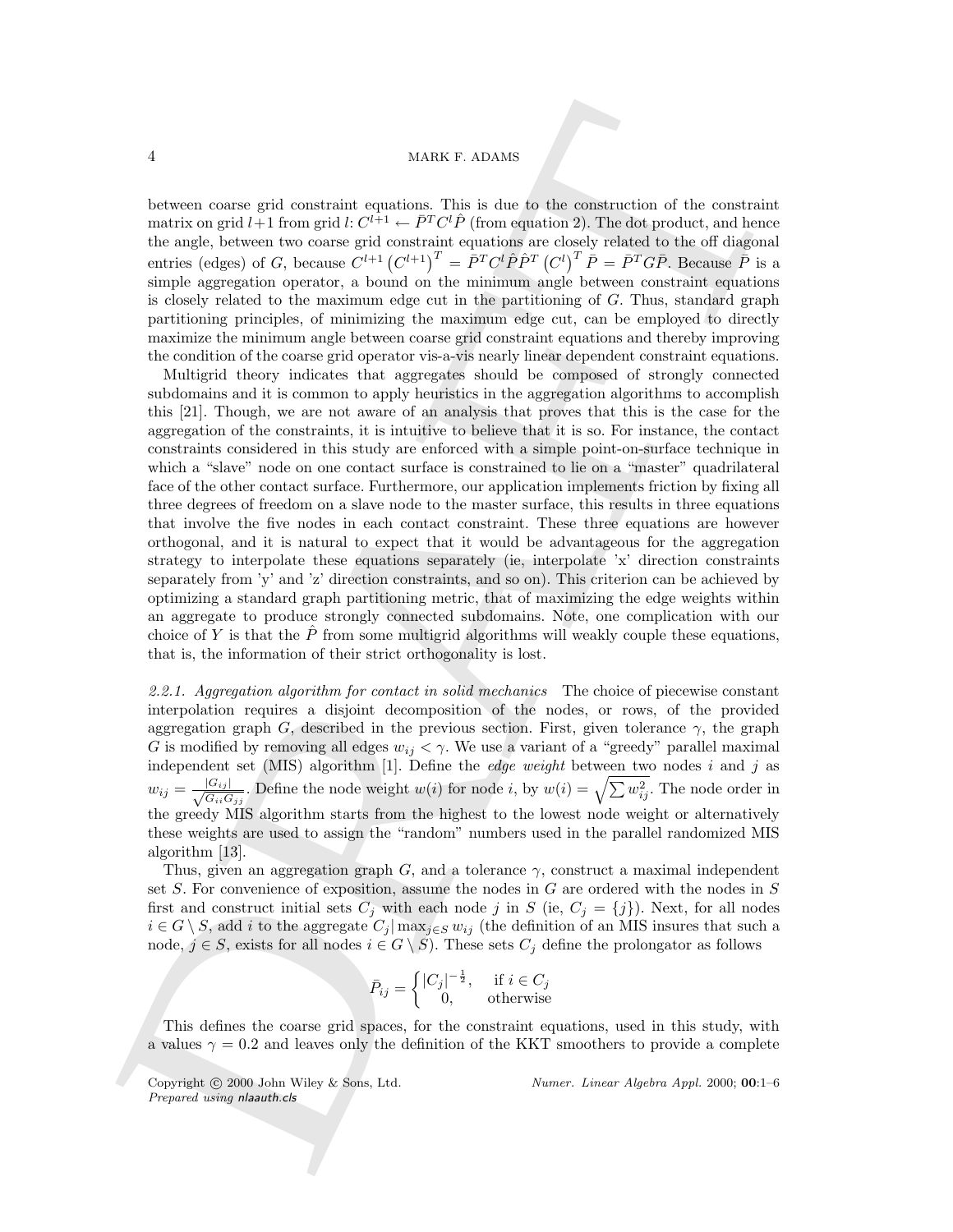multigrid method.

## 3. Smoothers for constrained linear systems

and<br>thiggid method. <br>
3. Seesaben for constrained linear systems of the constrained systems of the constrained system at<br> $\hat{S}$  constrained system at the constrained system at<br> $\hat{S}$  constrained system at the constraine Smoothers for constrained systems are a simpler matter than the construction of the coarse grid spaces, if for no other reason because previous work on this topic is informative. Schulz used structured geometric multigrid for optimization problems and developed a stable incomplete factorization for M-matrices, by ordering the constraints after all primal equations with which they interact [19]. Note, this technique of ordering the constraints after all of the primal equations with which they interact is a component of most methods. Vanka uses structured geometric multigrid for incompressible flow problems with a multiplicative Schwarz, constraint centric method [22]. Segregated methods, or preconditioned Uzawa, have been investigated by Braess and Sarazin for the Stokes problem [8], and generalized by Zulehner [23]. We investigate variants of these three smoothers: 1) processor block incomplete factorizations (ILU) as preconditioners for a Chebyshev polynomial [3], 2) segregated (Braess) methods and 3) a constraint centric (Vanka) Schwarz methods.

The ILU preconditioner is the processor local level fill ILU method in PETSc with level fill of one; the constraint equations are ordered last on each processor and the processor's primal equations are ordered with nested dissection (note, this is not a provably stable method). The following two sections describe the other two smoothers investigated here: segregated methods in §3.1, and a constraint centric Schwarz method in §3.2.

#### 3.1. Segregated KKT smoothers

Consider a block factorization of the KKT system

$$
\begin{pmatrix} K & C^T \\ C & 0 \end{pmatrix} = \begin{pmatrix} K & 0 \\ C & -S \end{pmatrix} \begin{pmatrix} I & K^{-1}C^T \\ 0 & I \end{pmatrix}
$$
 (3)

where  $S = C K^{-1} C^{T}$  is the Schur complement. This factorization suggests the use of the preconditioning matrix

$$
M = \begin{pmatrix} K & 0 \\ C & -S \end{pmatrix}, M^{-1}A = \begin{pmatrix} I & K^{-1}C^T \\ 0 & I \end{pmatrix}
$$
 (4)

and is attractive because the preconditioned system  $M^{-1}A$  is well conditioned in that all of its eigen values are 1.0 and the Jordan blocks of size at most two [15], if an exact solver is used for  $S^{-1}$  and  $K^{-1}$ .

The action of  $K^{-1}$  is approximated with a common smoother for the primal part of the system  $\hat{A}(f)$ . The action of  $(CK^{-1}C^{T})^{-1}$  is approximated with an approximate Schur complement  $Q = C^T D^{-1} C^T$ , where D is an approximation to K (eg, D is the diagonal of K). The dual smoother,  $\hat{S}(g)$ , used in this study is processor block Jacobi, with exact subdomains solves of Q on each processor. These choices for the segregated smoother results in the following algorithm, give an initial guess  $\lambda^j$  and  $u^j$ , a primal smoother  $\hat{A}(f)$  and the dual smoother  $\hat{S}(g)$ :

$$
u^{j+1} \leftarrow u^j + \hat{A}(f - Ku^j - C^T \lambda^j)
$$

$$
\lambda^{j+1} \leftarrow \lambda^j + \hat{S}(Cu^{j+1} - g)
$$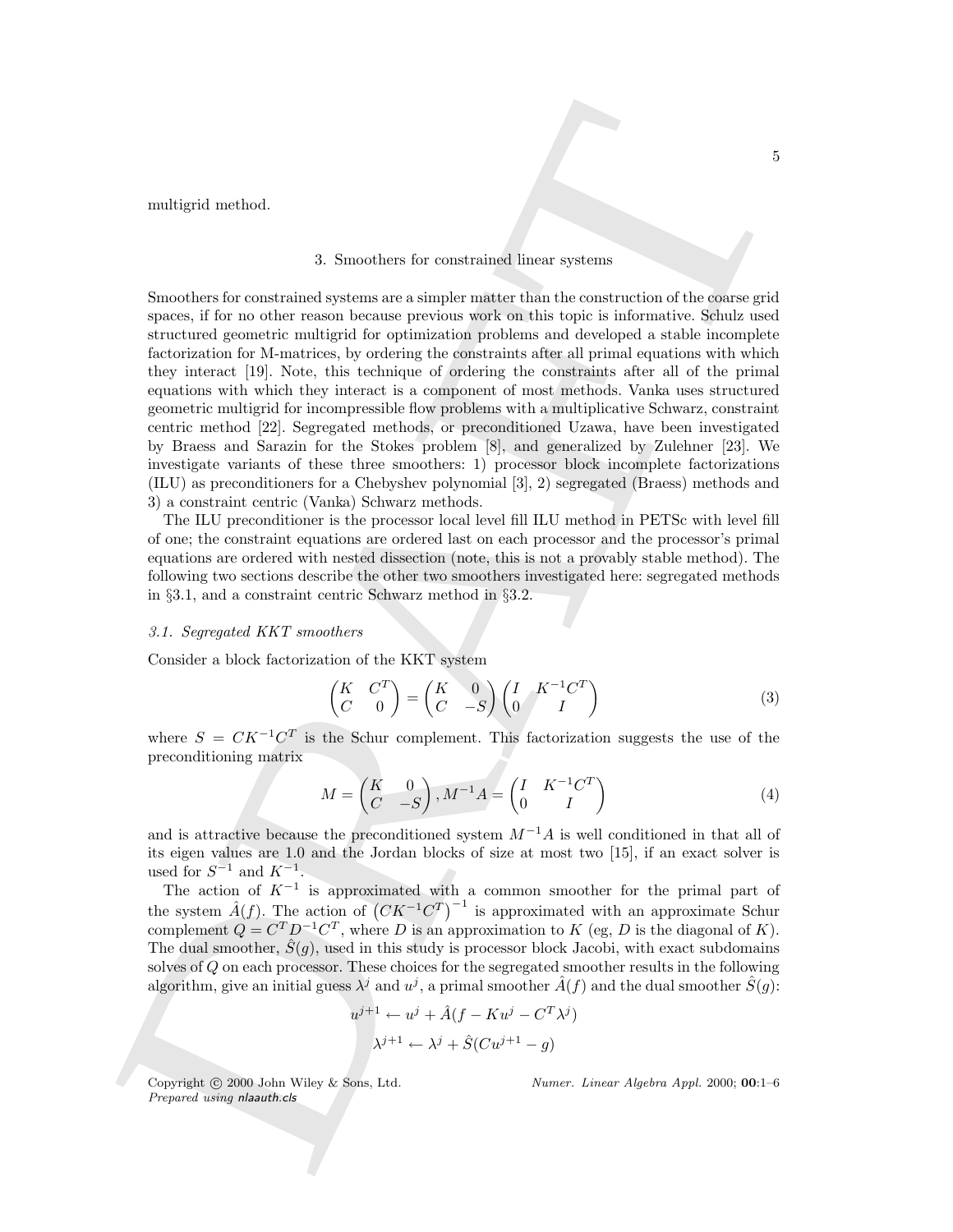#### 6 MARK F. ADAMS

Note, this is equivalent to one iteration of the preconditioned Uzawa algorithm without regularization [11].

This smoother can by symmetrized with a second application of the primal smoother as discussed by Bank, Welfert and Yserentant [6], as follows,

$$
\hat{A}(\hat{u}^{j+1} - u^j) = f - Au^i - C^T \lambda^j
$$

$$
\hat{S}(\lambda^{j+1} - \lambda^j) = C\hat{u}^{j+1} - g
$$

$$
\hat{A}(u^{j+1} - \hat{u}^{j+1}) = -C(\lambda^{j+1} - \lambda^j)
$$

The symmetrized form is used in this

#### 3.2. A constraint centric Schwarz KKT smoother

G <br>
State, this is equivalent to case derivation of the precombinanced Uzawa algoridum without mytheriscsic<br>repulsivation (F1). This amonda case algorithm is a second application of the primal amost<br>distinct the first and The second smoother that we investigate is a constraint centric overlapping Schwarz method. The approach is similar to that used by Vanka [22], in that overlapping Schwarz subdomains are formed from a non-overlapping decomposition of the constraints. Vanka uses one constraint per subdomain, we use much larger aggregates—all of the constraint equations on each processor (in the current implementation). Each of these sets of equations is augmented with all of the primal equations that interact with any of these constraint equations. Thus, each subdomain is a small KKT system and can be interpreted in physical terms, as the matrix resulting from applying Dirichlet boundary conditions to the nodes in the problem not touched by any of the constraint equations in the aggregate. These subdomain solves are stable because each subdomain is a small, well posed, KKT system and thus a factorization, with the constraints ordered last, is well defined and does not require pivoting.

These aggregates are used to construct an overlapping additive Schwarz component  $(B_d)$ with exact subdomain solves. An additive formulation is used for ease of parallelization, and the solution for the primal variables is updated only from the local solve on each processor, to negate the effects of "overshooting" the solution in the overlap region. That is, each subdomain solve restricts the residual for the entire overlapping domain (thus requiring inter-processor communication), performs the local subdomains solve (with a factorized matrix that includes rows from other processors), but only updates local nodes and therefore discards solution values that would otherwise be communicated in a full overlapping additive Schwarz approach.

As with the segregated smoother, a smoother for the primal part of the system is assumed to be available and is denoted, in matrix form, as  $M^{-1}$  (not to be confused with the M above). The primal part (domain) of the smoother is defined by  $B_p = R_p^T M^{-1} R_p$  where  $R_p = [I \quad 0]$ . The dual part of the smoother is defined by  $B_d = (B_1 + B_2 + \cdots + B_k)$ , where  $B_i = \tilde{R}_i^T (R_i K R_i^T)^{-1} R_i$ , for each subdomain i. The matrices  $R_i$  and  $\tilde{R}_i$  are simple extraction operators (matrices with only ones and zeros), and with the proper node ordering,  $\tilde{R}_i$  is block diagonal, but  $R_i$  is not because of overlap. That is,  $\tilde{R}_i$  is constructed by dropping terms in  $R_i$ that result in communication.

The constraint centric overlapping Schwarz method is constructed with an additive and a multiplicative variant. The multiplicative constraint centric Schwarz smoother is, with a initial guess  $x_0 = \begin{bmatrix} u_0^T & \lambda_0^T \end{bmatrix}^T$  and right hand side  $b = \begin{bmatrix} f_0^T & g_0^T \end{bmatrix}^T$ , defined as

$$
\hat{x} \leftarrow x_0 + \left(B_p + B_d - B_d A B_p\right) \left(b - A x_0\right) \tag{5}
$$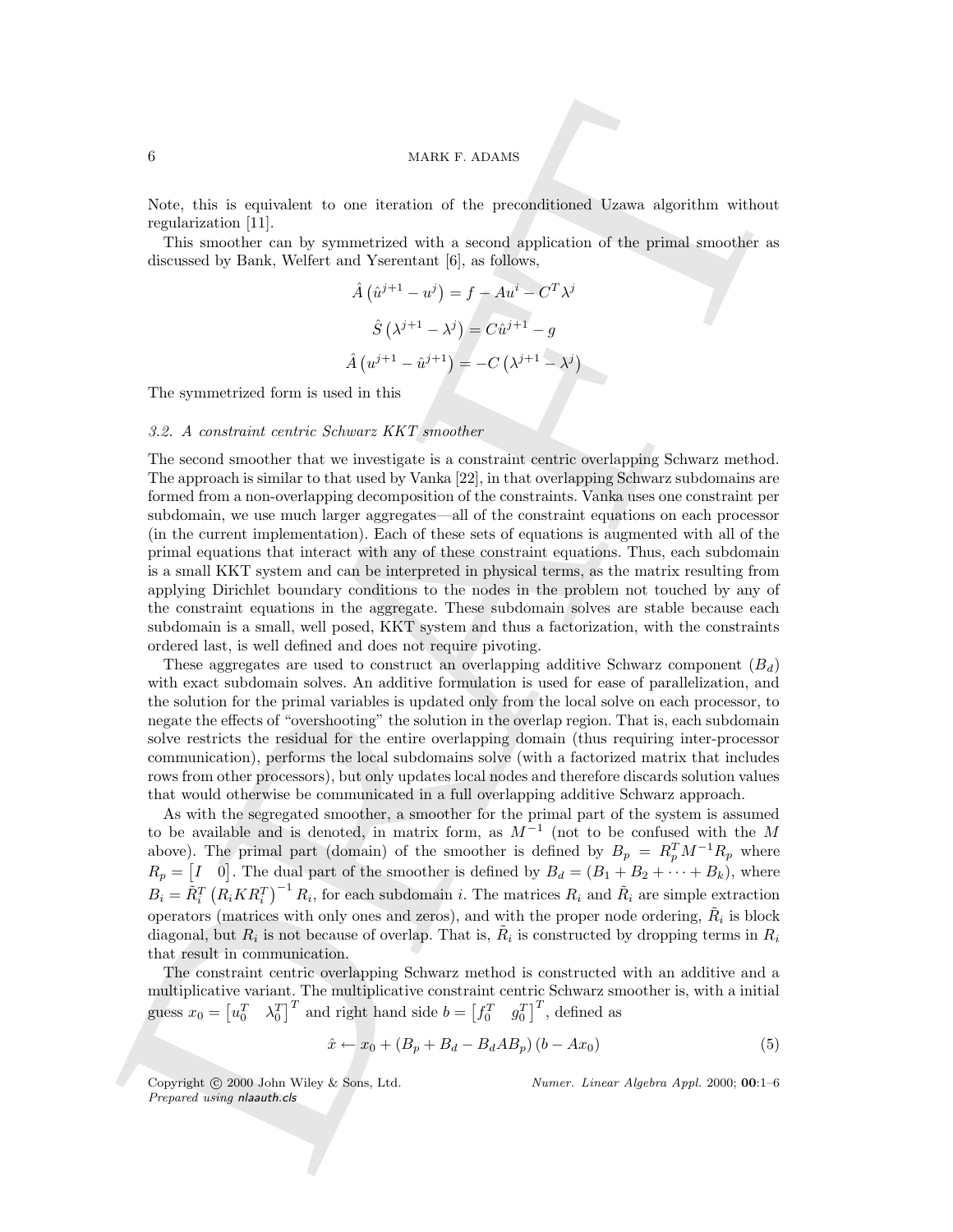that is, the standard multiplicative Schwarz method with two subdomains. The additive version is defined as

$$
\hat{x} \leftarrow x_0 + (B_p + B_d)(b - Ax_0) \tag{6}
$$

that is, the standard additive Schwarz method with two subdomains. The additive variant is used as a preconditioner for an appropriately damped iterative scheme—Chebyshev polynomials [3]. The multiplicative variant is used with a multiplicative primal smoother (symmetric Gauss-Seidel).

#### 4. Numerical results with contact problems in solid mechanics

This section investigates the effectiveness of the algebraic multigrid methods for constrained systems (AMG/KKT) developed herein with two problems in solid mechanics. The problems are run with the Adagio nonlinear quasi-static solid mechanics application from Sandia National Laboratory [14]. Note, Adagio's implementation of friction results in fixing the slave node on the corresponding master surface, resulting in three Lagrange multipliers per contact interaction.

The solver algorithms are implemented in the linear solver package Prometheus [17], which is built on the parallel numerical package PETSc [5]. Prometheus provides three algebraic multigrid solvers for the primal system—smoothed aggregation is used in this study [21]. Because the smoothers are not, in general, symmetric and the preconditioned systems are not, in general, positive the AMG/KKT methods use GMRES as the solver—preconditioned with one iteration of V-cycle multigrid.

The Uzawa solver uses conjugate gradient (CG), preconditioned with one multigrid V-cycle, as the primal solver. All solves use one pre and post smoothing step, with an exact solver for the coarse grid. The system are solved with a tolerance of  $10^{-12}$ , that is convergence is declared when the solution  $\hat{x}$  satisfies  $|b - A\hat{x}| < 10^{-12}|b|$ .

That is, the some<br>kell and the law of  $\sim$  24 and  $\sim$  24 and  $\sim$  24 and a<br>statistic vection is defined as  $\label{eq:2}$  that is, the standard additive Schwarz ancheld with two subchannias. The additive vection is not<br>at its We investigate our aggregation method for the constraint coarse grid spaces, within our AMG/KKT framework, and four smoothers: 1) ILU preconditioner for a Chebyshev polynomial, 2) the segregated smoother with an additive primal smoother, and both the 3) additive and 4) multiplicative variant of our constraint centric Schwarz method. The ILU preconditioner is the processor local level fill ILU method in PETSc with level fill of one; the constraint equations are ordered last on each processor and the processor's primal equations are ordered with nested dissection (note, this is not a provably stable method).

The performance of our AMG/KKT solvers is compared to an Uzawa implementation which is the standard method used in Prometheus and has been highly refined and thus provides a good standard for comparison. Additionally the augmentation factor for the regularization required with Uzawa'a method has been hand optimized to provide the best performance and thus, represents our best effort to solve these systems with Uzawa.

## 4.1. The "circles" problem

The test first problem, known as the circles problem, is a disk within a ring within a circular cutout and is shown in Figure 1. The middle ring segment has an elastic modulus  $10^2$  times that of the "soft" material of the central disc and outer cutout plate. All materials have a Poisson's ratio of 0.3. This problem has two layers of hexaheral elements through the thickness, 7236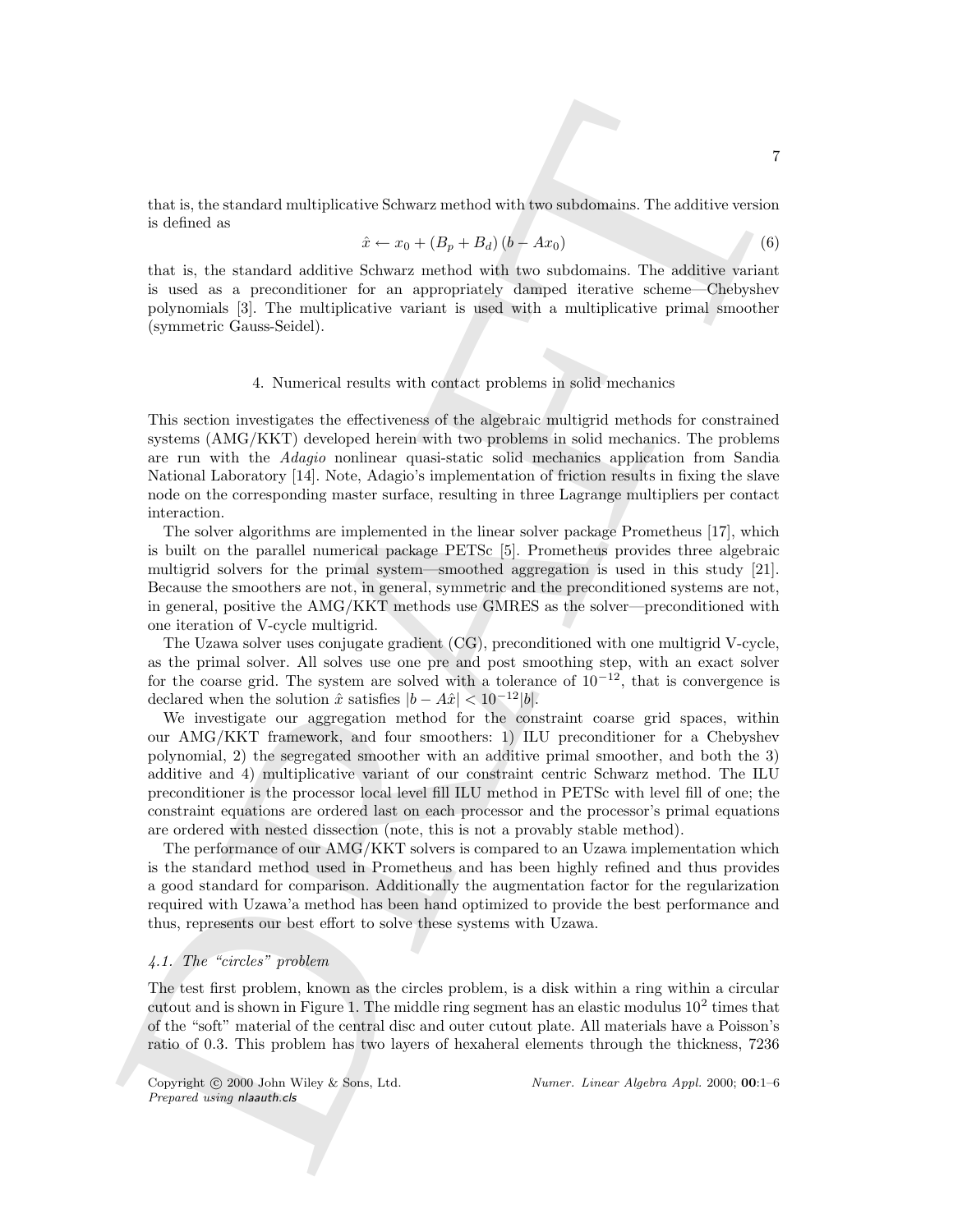

Figure 1. Adagio's "circles" problem

primal equations (minus the Dirichlet boundary conditions) and 180 point on surface contact interactions with a total of 420 Lagrange multipliers. Note, the sliding boundary conditions on the top and bottom surface result in the smoothed aggregation algorithm having the same semantics and the plane aggregation algorithm due the presents of Dirichlet boundary conditions on all elements. Two multigrid levels are used for this problem and only the first linear solve is investigated. The problem is run on eight Sun processor and PETSc achieves about 400 Mflops/second in the matrix vector product on the fine grid matrix.

Figure 2 shows the residual history, as a function of time (measured in units of the time for one matrix vector product on the fine grid), of the four smoothers in the AMG algorithm, the Uzawa solver, and the additive constraint centric smoother used as the solver.

This shows that the smoother alone (as the solver) is stagnating as is expected because it reduces the high frequency error effectively but is slow at reducing the lower frequency content of the error. The AMG/KKT solver with constraint centric smoothers, and the segregated smoother, solve the problem in about two thirds the time of the Uzawa solver; and the ILU smoother is noticeably slower than the other methods.

All four of the AMG/KKT smoothers use the processor subdomains and are hence less powerful as more processors are used for a given problem. This is not necessarily a problem, because smoothers are only responsible for the high frequency content of the error which can be reduced effectively with small Schwarz subdomains. To determine if this is indeed the case, in practice, the iteration counts for this problem on 1,2,4 and 8 processors are tabulated in Table I. Table I shows the iteration counts for constraint centric Schwarz (CCS) method, both the additive and multiplicative variants, the segregated smoother, and the ILU smoother. This data shows that the smoothers are indeed essentially invariant to the number of processors (ie, the size of the subdomains) in this range of processors.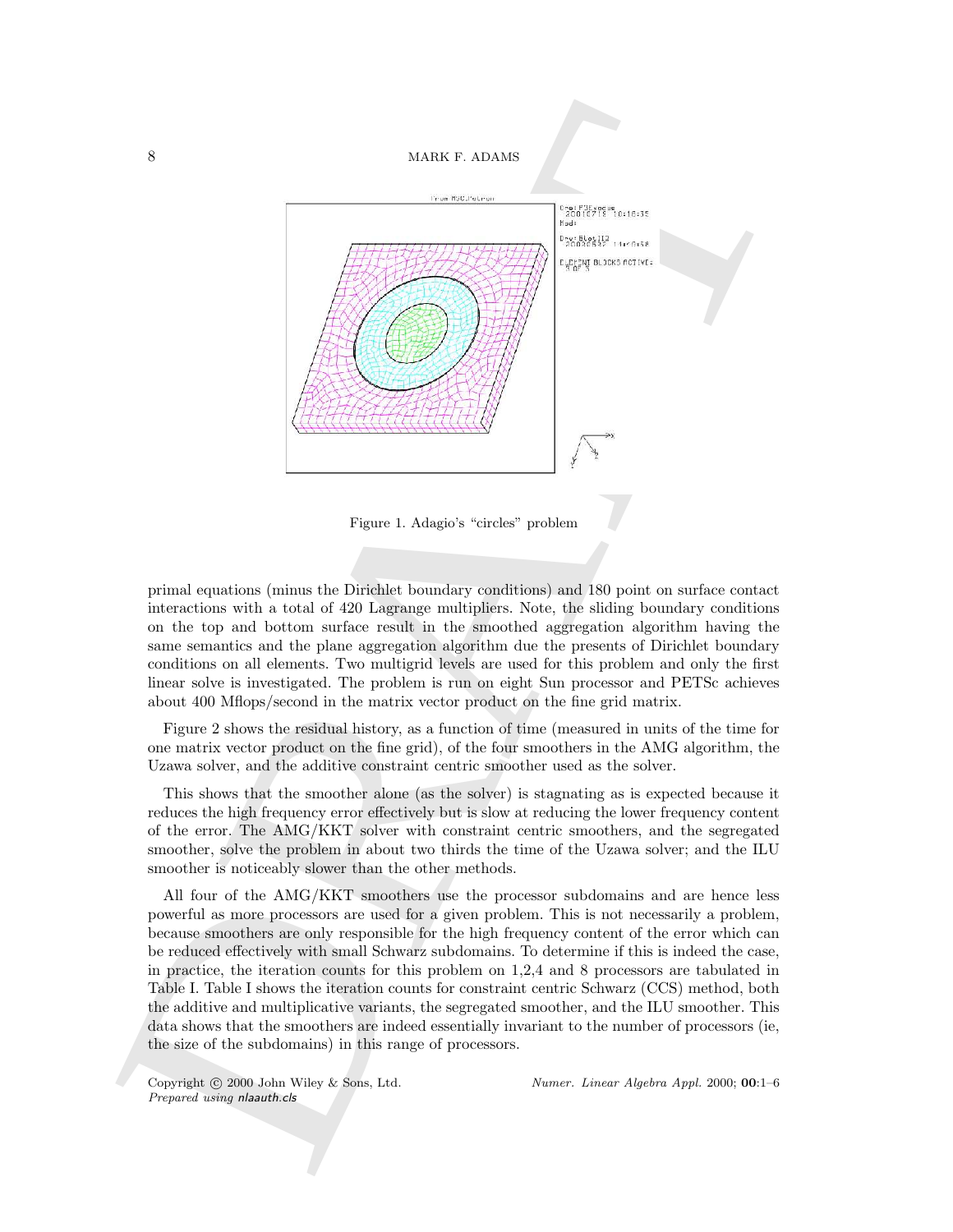

Figure 2. Residual vs. Time (in matrix vector products on the fine grid) for the "circles" problem

| Smoothers            |     |     |     |    |
|----------------------|-----|-----|-----|----|
| Segregated           | 51  | 57  | 52  | 47 |
| CCS (additive)       | 47  | 43  | 47  | 42 |
| CCS (multiplicative) | 35  | 34  | 37  | 31 |
| ILU                  | 30  | 33  | 35  | 32 |
| Uzawa                | 100 | 122 | 127 |    |

Table I. AMG/KKT iteration counts vs. number of processors

## 4.2. The forging problem

The second test problem is shown in Figure 3. This is from a simulation of a forging process and has about 127K degrees of freedom and 64 constraint equations after the first five for time steps, which are measured for this study. This is a nonlinear pseudo-static analysis with five "time" steps, with the first contact occurring in the third step.

The forge problem is run on eight processors of an SGI Origin 2000 and the matrix vector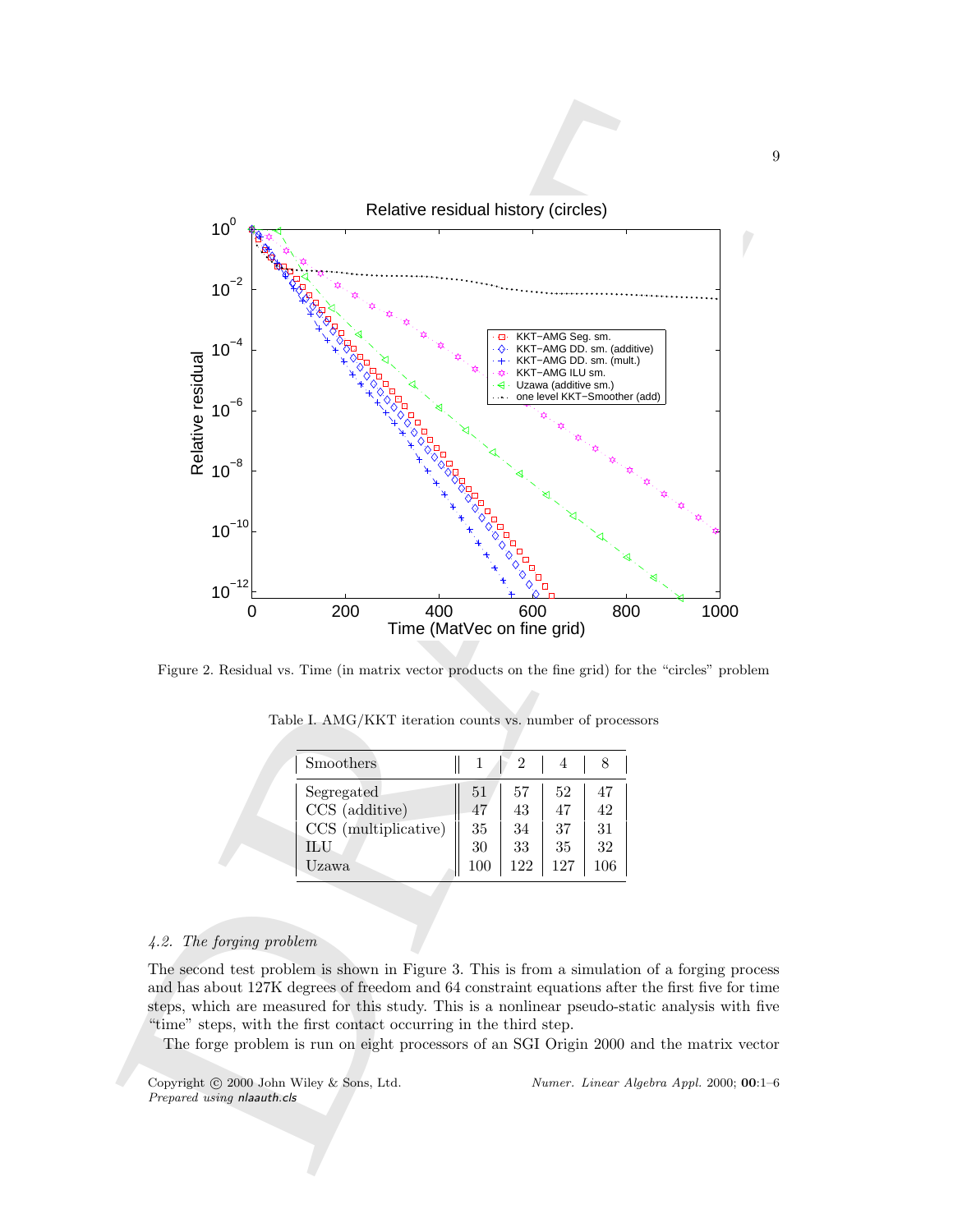10 MARK F. ADAMS



Figure 3. Adagio "forge" problem

product on the fine grid runs at about 500 Mflops/sec. Adagio uses a non-linear CG method that can be "preconditioned" with a linear solver, Prometheus is used in this case with a residual tolerance of 10<sup>−</sup><sup>4</sup> . Three levels of smoothed aggregation multigrid are used. Table II shows the total ("end-to-end") time for the simulation along with the time for the solution phase (with the number of linear solves) and the solver setup phase.

| Smoothers            | end-to-end | setup | solve $(\# \text{ of solves})$ |
|----------------------|------------|-------|--------------------------------|
| Segregated           | 1722       | 307   | 839 (235)                      |
| CCS (additive)       | 1877       | 327   | 951 (240)                      |
| CCS (multiplicative) | 2302       | 308   | 1424 (239)                     |
| ILU                  | 4746       | 841   | 3270 (242)                     |
| Uzawa                | 1758       | 297   | 893 (238)                      |

Table II. Solve and run times (sec) for the forge problem

This data shows that the ILU smoother is not competitive and that the other two smoothers are competitive with a well optimized Uzawa solver.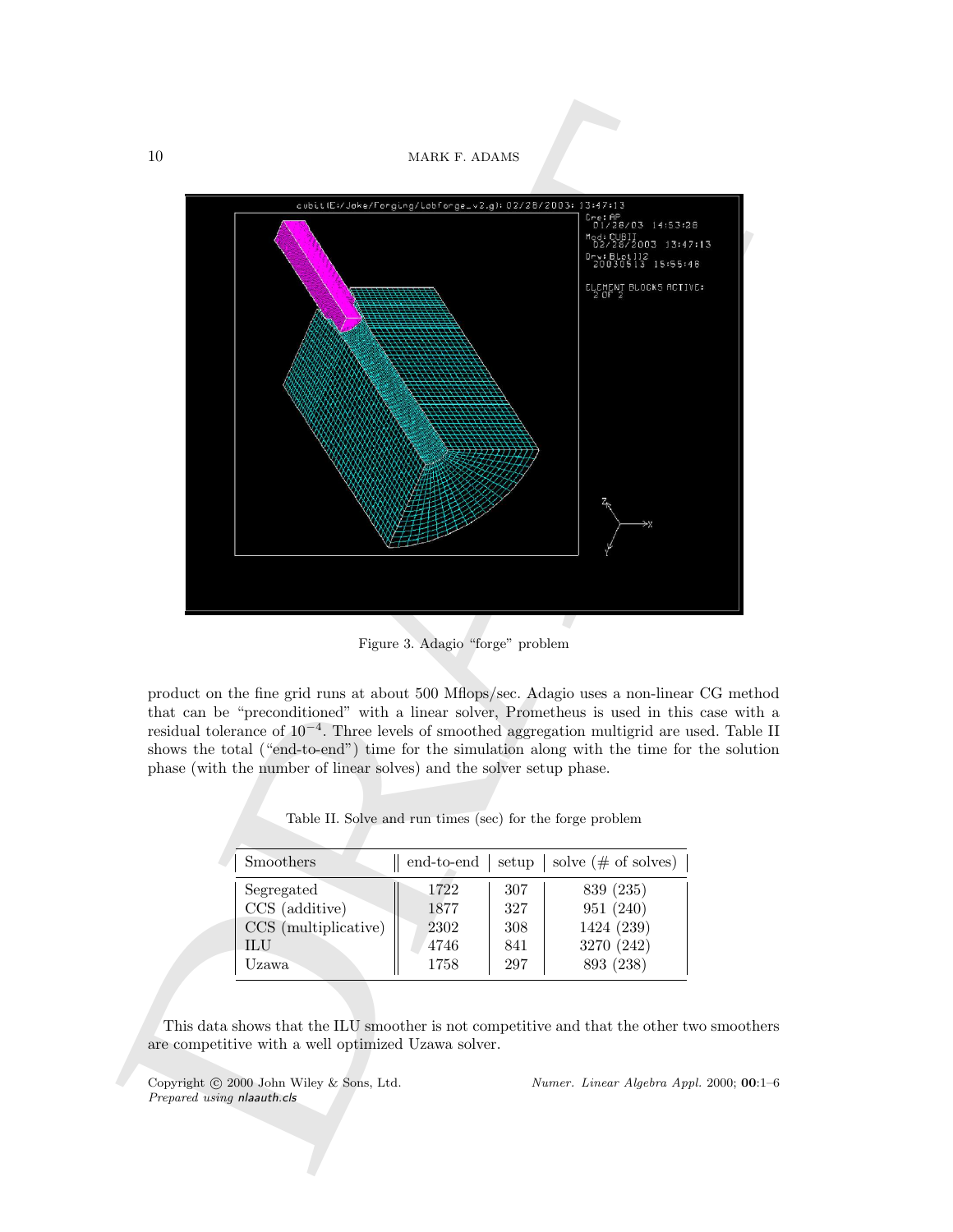#### 5. Conclusions

DRAFT11 We have presented a general framework for applying algebraic multigrid techniques to constrained systems of linear algebraic equations that shows promise as and effective approach to construct solvers for saddle point problems. We have developed one AMG method within this framework, along with three classes of smoothers, and applied them to contact problems in solid mechanics. Two of the smoothers, the segregated and constraint centric Schwarz methods, are at least competitive to a well optimized Uzawa solver on two test problems. The third smoother, ILU, is not competitive—but we have not explored the design space of ILU methods, to a significant degree, and hence ILU methods should not be discarded from consideration in our opinion. We have demonstrated that our framework for applying algebraic multigrid techniques to constrained linear systems has the potential of supporting robust, scalable and fast solvers for this class of constrained linear systems.

#### ACKNOWLEDGEMENTS

The authors would like to thank the Adagio development team at Sandia National Laboratories for providing the test problems in this study.

#### REFERENCES

- 1. M. F. ADAMS, A parallel maximal independent set algorithm, in Proceedings 5th Copper Countain Conference on Iterative Methods, 1998.
- 2.  $\frac{1}{2}$ , Evaluation of three unstructured multigrid methods on 3D finite element problems in solid mechanics, International Journal for Numerical Methods in Engineering, 55 (2002), pp. 519–534.
- 3. M. F. Adams, M. Brezina, J. J. Hu, and R. S. Tuminaro, Parallel multigrid smoothing: polynomial versus Gauss–Seidel, J. Comp. Phys., (2003).
- 4. K. Arrow, H. L., and U. H., Studies in nonlinear programming, Stanford University Press, 1958.
- 5. S. Balay, W. D. Gropp, L. C. McInnes, and B. F. Smith, PETSc 2.0 users manual, tech. rep., Argonne National Laboratory, 1996.
- 6. R. E. Bank, B. D. Welfert, and H. Yserentant, A class of iterative methods for solving mixed finite element equations, Numer. Math., 56 (1990), pp. 645–666.
- 7. D. Braess, On the combination of the multigrid method and conjugate gradients, in Multigrid Methods II, W. Hackbusch and U. Trottenberg, eds., Berlin, 1986, Springer–Verlag, pp. 52–64.
- 8. D. Braess and R. Sarazin, An efficient smoother for the Stokes problem., Appl. Numer. Math., 23 (1997), pp. 3–20.
- 9. A. Brandt, Multi-level adaptive solutions to boundary value problems, Math. Comput., 31 (1977), pp. 333– 390.
- 10. W. L. Briggs, V. E. Henson, and S. McCormick, A multigrid tutorial, Second Edition, SIAM, Philadelphia, 2000.
- 11. H. C. ELMAN AND G. G. H., Inexact and preconditioned Uzawa algorithms for saddle point problems, SAIM J. Numer Anal., 31 (1994), pp. 1645–1661.
- 12. W. HACKBUSCH, Multigrid methods and applications, vol. 4 of Computational Mathematics, Springer– Verlag, Berlin, 1985.
- 13. M. LUBY, A simple parallel algorithm for the maximal independent set problem, SIAM J. Comput., 4 (1986), pp. 1036–1053.
- 14. J. A. Mitchell, A. S. Gullerud, W. M. Scherzinger, R. Koteras, and V. L. Porter, Adagio: non-linear quasi-static structural response using the SIERRA framework, in First MIT Conference on Computational Fluid and Solid Mechanics, K. Bathe, ed., Elsevier Science, 2001.
- 15. M. F. Murphy, G. H. Golub, and A. J. Wathen, A note on preconditioning for indefinite linear systems, SIAM J. Sci. Comput., 21 (2000), pp. 1969–1972.
- 16. G. Poole, L. Y.C., and M. J., Advancing analysis capabilities in ansys through solver technology, Electronic Transactions in Numerical Analysis, 15 (2003), pp. 106–121.